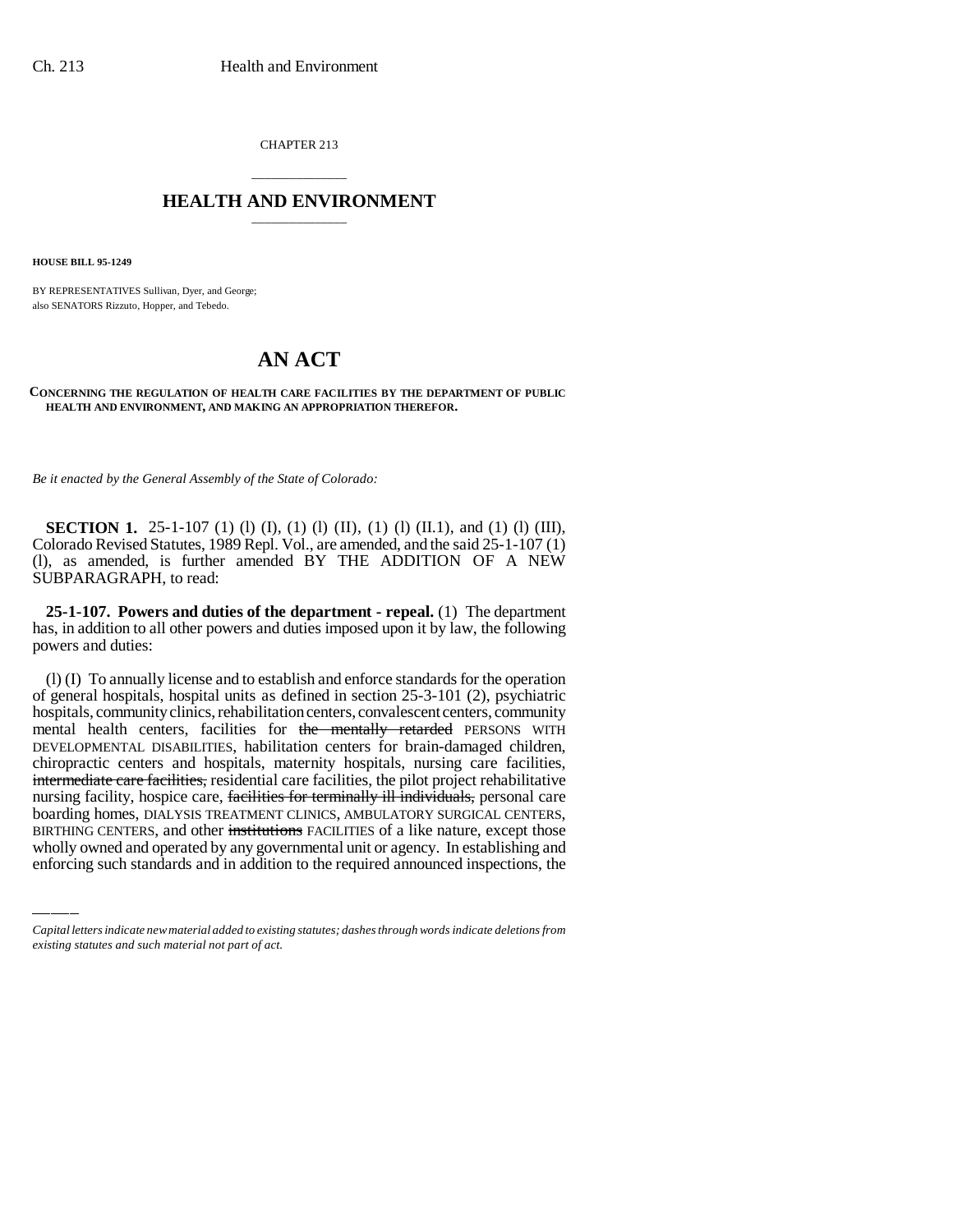Health and Environment Ch. 213

department shall, within available appropriations, make additional inspections without prior notice to the facility. Such inspections shall be made only during the hours of 7 a.m. to 7 p.m. The issuance, suspension, renewal, revocation, annulment, or modification of licenses shall be governed by the provisions of sections SECTION 24-4-104, C.R.S., and SECTION 25-3-102, and all licenses shall bear the date of issue and cover a twelve-month period. Nothing contained in this paragraph (l) shall be construed to prevent the department from adopting and enforcing, with respect to projects for which federal assistance has been obtained or shall be requested, such higher standards as may be required by applicable federal laws or regulations of federal agencies responsible for the administration of such federal laws.

(II) To establish and enforce standards for the operation and maintenance of the health institutions FACILITIES named in subparagraph (I) of this paragraph (I), wholly owned and operated by the state or any of its political subdivisions, and no such institution FACILITY shall be operated or maintained without an annual certificate of compliance.

(II.1) To suspend, revoke, or refuse to renew any license issued to a health institution FACILITY pursuant to subparagraph  $(I)$  or  $(II)$  of this paragraph  $(I)$  if such health institution FACILITY has violated COMMITTED abuse of health insurance pursuant to section 18-13-119, C.R.S., or if such health institution FACILITY has advertised through newspapers, magazines, circulars, direct mail, directories, radio, television, or otherwise that it will perform any act prohibited by section 18-13-119 (3), C.R.S., unless the health institution FACILITY is exempted from said section in accordance with subsection (5) thereof.

(II.2) TO ESTABLISH AND ENFORCE STANDARDS FOR LICENSURE OF COMMUNITY MENTAL HEALTH CENTERS. THE DEPARTMENT OF PUBLIC HEALTH AND ENVIRONMENT SHALL HAVE THE PRIMARY RESPONSIBILITY FOR THE LICENSURE OF SUCH FACILITIES. THE DEPARTMENT OF HUMAN SERVICES SHALL HAVE PRIMARY RESPONSIBILITY FOR PROGRAM APPROVAL.

(III)  $(A)$  For purposes of this paragraph (1), the term UNLESS THE CONTEXT OTHERWISE REQUIRES:

(A) "Community mental health center" means either a physical plant or a group of services under unified administration and including at least the following: Inpatient services; outpatient services; day hospitalization; emergency services; and consultation and educational services, which services are provided principally for mentally ill persons residing in a particular community in or near which the facility is situated.

(B) The term "Facility for the mentally retarded PERSONS WITH DEVELOPMENTAL DISABILITIES" means a facility specially designed for the diagnosis, treatment, education, training, or custodial care of the mentally retarded, including facilities for training specialists and sheltered workshops for the mentally retarded, but only if such workshops are part of facilities which provide or will provide comprehensive services for the mentally retarded DESIGNED FOR THE ACTIVE TREATMENT AND HABILITATION OF PERSONS WITH DEVELOPMENTAL DISABILITIES OR A COMMUNITY RESIDENTIAL HOME, AS DEFINED IN SECTION 27-10.5-102 (4), C.R.S., WHICH IS LICENSED AND CERTIFIED PURSUANT TO SECTION 27-10.5-109, C.R.S.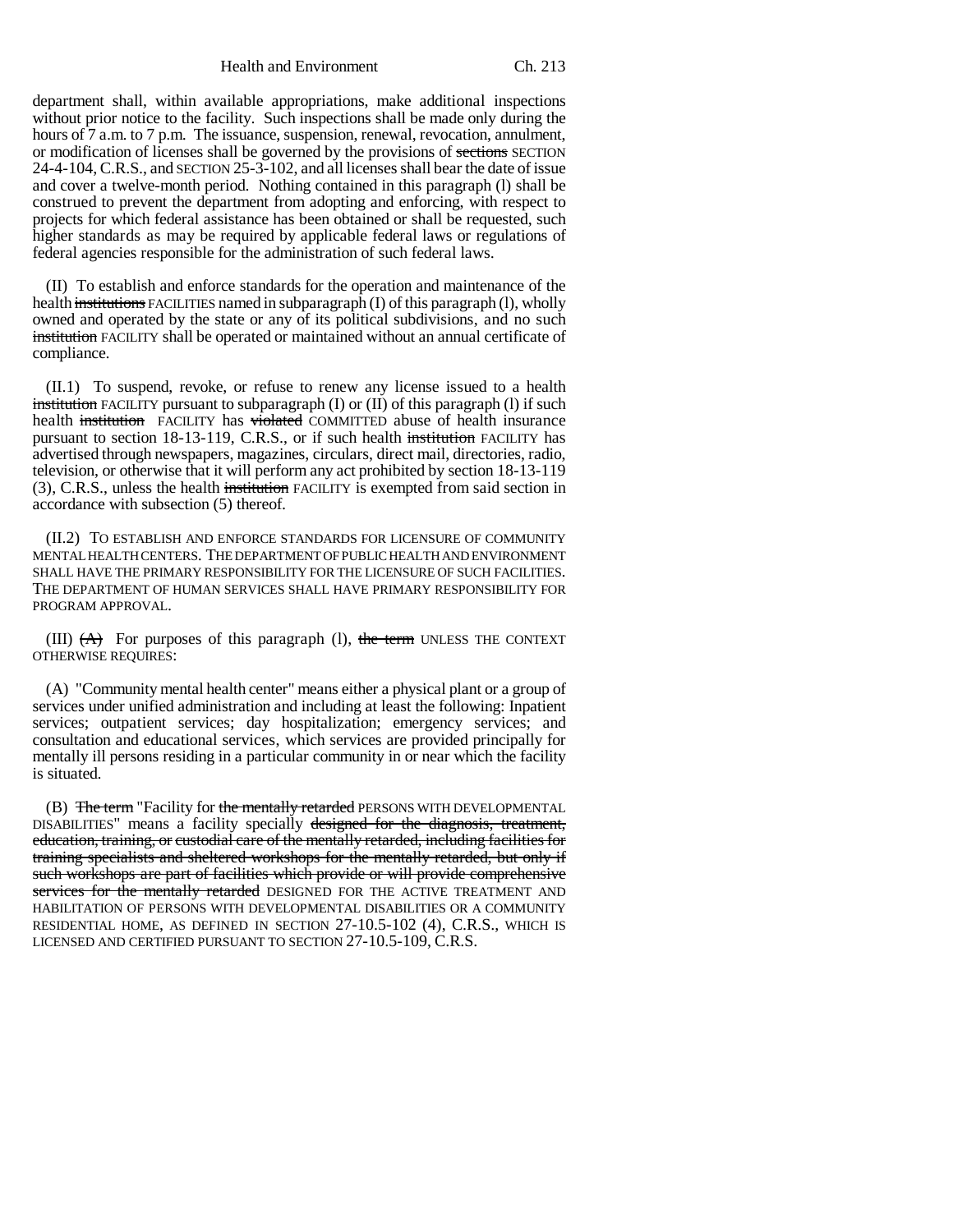(C) "HOSPICE CARE" MEANS AN ENTITY THAT ADMINISTERS SERVICES TO A TERMINALLY ILL PERSON UTILIZING PALLIATIVE CARE OR TREATMENT.

**SECTION 2.** 25-3-101, Colorado Revised Statutes, 1989 Repl. Vol., as amended, is amended to read:

**25-3-101. Hospitals - health facilities - licensed.** (1) It is unlawful for any person, partnership, association, or corporation to open, conduct, or maintain any general hospital, hospital unit AS DEFINED IN SUBSECTION (2) OF THIS SECTION, psychiatric hospital, community clinic, rehabilitation center, convalescent center, community mental health center, facility for the mentally retarded PERSONS WITH DEVELOPMENTAL DISABILITIES, habilitation center for brain-damaged children, chiropractic center chiropractic AND hospital, maternity hospital, nursing care facility, intermediate care facility, residential care facility, pilot project rehabilitative nursing facility, hospice care, facility for terminally ill individuals, PERSONAL CARE BOARDING HOME, EXCEPT A PERSONAL CARE BOARDING HOME SHALL BE ASSESSED A LICENSE FEE AS SET FORTH IN SECTION 25-27-107, DIALYSIS TREATMENT CLINIC, AMBULATORY SURGICAL CENTER, BIRTHING CENTER, or other institution FACILITY of a like nature, except those wholly owned and operated by any governmental unit or agency, without first having obtained a license therefor from the department of public health and environment.

(2) "Hospital unit" means a physical portion of a licensed or certified general hospital, psychiatric hospital, maternity hospital, or rehabilitation hospital which is leased or otherwise occupied pursuant to a contractual agreement by a person other than the licensee of the host institution FACILITY for the purpose of providing outpatient or inpatient services.

(3) Nothing in this section shall be construed to require the licensing of individual services provided by a licensed or certified provider on its own premises.

**SECTION 3.** 25-3-102 (1), Colorado Revised Statutes, 1989 Repl. Vol., as amended, is amended to read:

**25-3-102. License - application - issuance.** (1) An application for such A license DESCRIBED IN SECTION 25-3-101 shall be made to the department of public health and environment annually upon such form and in such manner as prescribed by the department; EXCEPT THAT A COMMUNITY RESIDENTIAL HOME SHALL MAKE APPLICATION FOR A LICENSE PURSUANT TO SECTION 27-10.5-109, C.R.S. The department has authority to administer oaths, subpoena witnesses OR DOCUMENTS, and take testimony in all matters relating to issuing, refusing, DENYING, LIMITING, SUSPENDING, or revoking such license. The department shall issue licenses to applicants furnishing satisfactory evidence of fitness to conduct and maintain such institution A FACILITY DESCRIBED IN SECTION 25-3-101 in accordance with the provisions of this part 1 and the rules and regulations adopted by such department. The license shall be signed by the president and attested by the secretary of the state board of health and have the seal thereof affixed thereto. Such license expires one year from the date of issuance.

**SECTION 4.** 25-3-103 (1) and (2), Colorado Revised Statutes, 1989 Repl. Vol., as amended, are amended to read: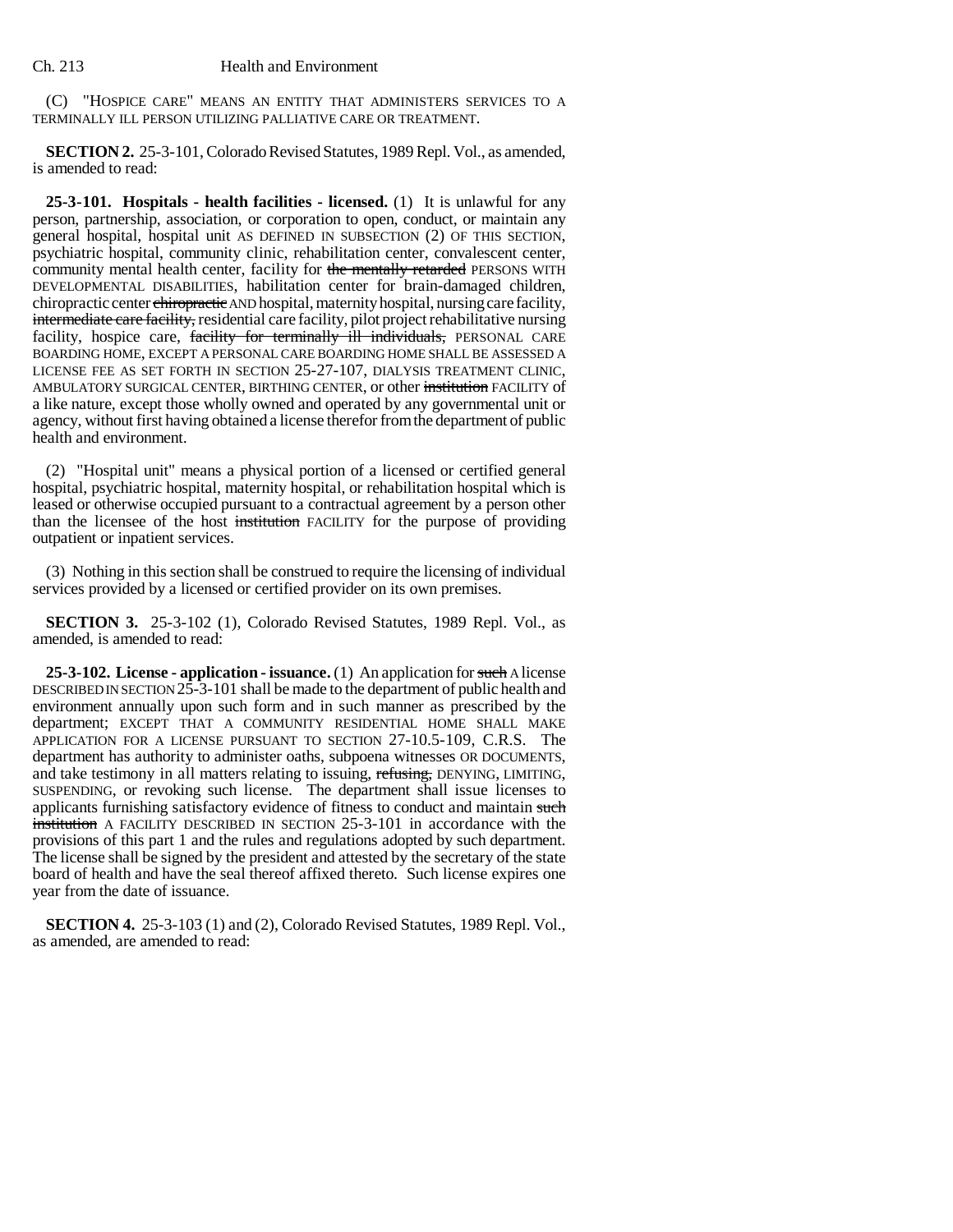**25-3-103. License denial or revocation - provisional license.** (1) Application for a new or renewal license under this part 1 may be refused DENIED to an applicant not meeting the requirements of this part 1 and the rules and regulations of the department of public health and environment. A license may be revoked for like reasons. The department of public health and environment may, upon such refusal DENIAL or revocation, grant a provisional license, valid for ninety days, upon payment of a fee of ten ONE HUNDRED FIFTY dollars to allow such applicant to comply with the requirements for a regular license. A second provisional license may be issued, for a like term and fee, if necessary in the opinion of the department of public health and environment, to effect compliance. No further provisional licenses may be issued for the then current year after the second issuance.

(2) Upon a finding of reasonable compliance by an applicant holding a provisional license, a regular license shall be issued upon receipt of the regular thirty-dollar ONE-HUNDRED-FIFTY-DOLLAR fee.

**SECTION 5.** Part 1 of article 3 of title 25, Colorado Revised Statutes, 1989 Repl. Vol., as amended, is amended BY THE ADDITION OF A NEW SECTION to read:

**25-3-103.1. Health facilities general licensure cash fund.** (1) ALL FEES COLLECTED PURSUANT TO THIS ARTICLE SHALL BE TRANSMITTED TO THE STATE TREASURER, WHO SHALL CREDIT THE SAME TO THE HEALTH FACILITIES GENERAL LICENSURE CASH FUND, WHICH FUND IS HEREBY CREATED.

(2) THE GENERAL ASSEMBLY SHALL MAKE ANNUAL APPROPRIATIONS FROM THE HEALTH FACILITIES GENERAL LICENSURE CASH FUND TO PARTIALLY REIMBURSE THE DEPARTMENT OF PUBLIC HEALTH AND ENVIRONMENT FOR THE DIRECT AND INDIRECT COSTS OF THE DEPARTMENT INCURRED IN THE PERFORMANCE OF ITS DUTIES UNDER THIS ARTICLE. NO APPROPRIATION SHALL BE MADE OUT OF THE CASH FUND FOR EXPENDITURES INCURRED BY THE DEPARTMENT PURSUANT TO SECTION 25-1-107 (1) (l) (II) IN CARRYING OUT DUTIES RELATING TO HEALTH FACILITIES WHOLLY OWNED AND OPERATED BY A GOVERNMENTAL UNIT OR AGENCY.

**SECTION 6.** 25-3-104, Colorado Revised Statutes, 1989 Repl. Vol., as amended, is amended to read:

**25-3-104. Reports.** Any person, partnership, association, or corporation maintaining any hospital dispensary, or other institution FACILITY for the treatment or care of the sick or injured on the first day of January, April, July, and October shall make a report to the department of public health and environment of the number and names of the people in charge or employed in such institution. If any such persons are physicians, the report shall include the number of their licenses to practice medicine in this state and such other information as required by the rules and regulations of the department of public health and environment UPON REQUEST BUT NOT MORE FREQUENTLY THAN QUARTERLY. The department of public health and environment shall have power to investigate and shall have free access to such institutions at any time FACILITIES CONSISTENT WITH SECTION 25-1-107 (1) (1).

**SECTION 7.** 25-3-105, Colorado Revised Statutes, 1989 Repl. Vol., is amended to read: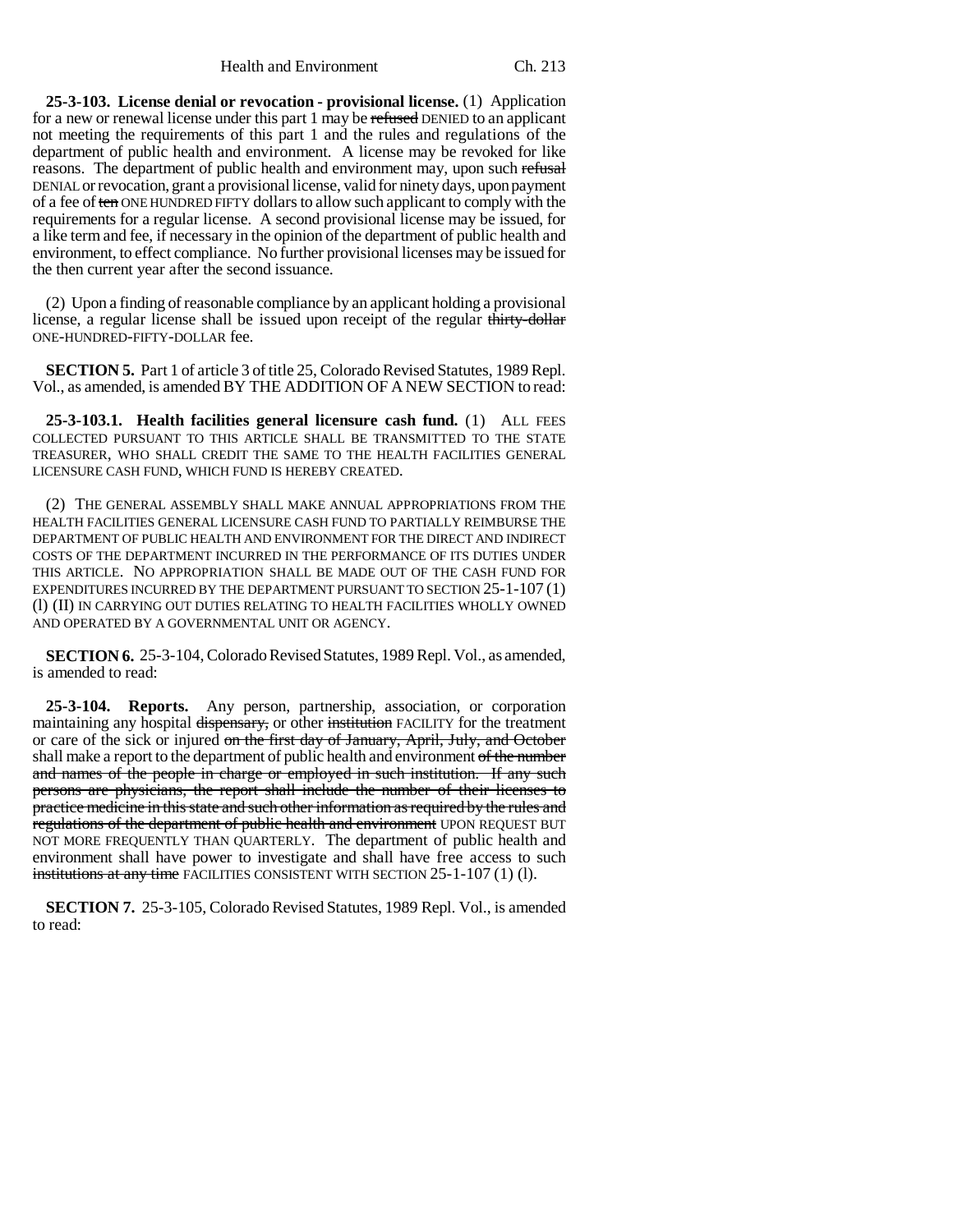**25-3-105. License - fee - penalty - study and report - repeal.** (1) All licenses shall be issued annually upon the payment of a fee of thirty ONE HUNDRED FIFTY dollars and may be revoked at any time by said board for any of the causes set forth in section 25-3-103 or for the failure of the holders thereof to comply with any of the rules and regulations of said board or to make the reports as provided for in section 25-3-104; and any person, partnership, association, company, or corporation opening, conducting, or maintaining any institution FACILITY for the treatment and care of the sick or injured without having a provisional or regular license therefor is guilty of a misdemeanor and, upon conviction thereof, shall be punished by a fine of not less than fifty dollars nor more than five hundred dollars.

(2) THE DEPARTMENT OF PUBLIC HEALTH AND ENVIRONMENT SHALL MAINTAIN A FULL, TRUE, AND ACCURATE COST OF PROVIDING SERVICES UNDER THIS ARTICLE, INCLUDING INDIRECT COSTS. THE DEPARTMENT OF PUBLIC HEALTH AND ENVIRONMENT SHALL REGULARLY EVALUATE AND UPDATE ITS COST-ACCOUNTING METHODS. THE DEPARTMENT OF PUBLIC HEALTH AND ENVIRONMENT SHALL FILE A REPORT CONTAINING THE COSTS INCURRED BY THE DEPARTMENT IN THE LICENSURE OF HEALTH FACILITIES AND A SUMMARY OF ALL LICENSE FEES ASSESSED AND THE REVENUES GENERATED FROM SUCH FEES WITH THE STATE AUDITOR, THE JOINT BUDGET COMMITTEE, AND THE HEALTH, ENVIRONMENT, WELFARE, AND INSTITUTIONS COMMITTEES OF THE SENATE AND THE HOUSE OF REPRESENTATIVES ON OR BEFORE AUGUST 1 OF EACH YEAR.

(3) (a) THE DEPARTMENT OF PUBLIC HEALTH AND ENVIRONMENT SHALL CONDUCT A STUDY OF THE FEASIBILITY OF RESTRUCTURING ITS LICENSURE PROGRAM AND THE IDENTIFICATION OF AN APPROPRIATE FUNDING STRUCTURE BASED ON THE COST OF THE OPERATIONS OF THE DIVISION THAT LICENSES HEALTH FACILITIES. THE DEPARTMENT OF PUBLIC HEALTH AND ENVIRONMENT SHALL SOLICIT INPUT FROM AND PARTICIPATION OF ALL INTERESTED PARTIES IN SUCH STUDY. THE DEPARTMENT SHALL REPORT ON THE RESULTS OF THE STUDY AND ITS RECOMMENDATIONS TO THE GENERAL ASSEMBLY ON OR BEFORE DECEMBER 15, 1995.

(b) THIS SUBSECTION (3) IS REPEALED, EFFECTIVE JULY 1, 1996.

**SECTION 8. Appropriations in long bill to be adjusted.** For the implementation of this act, appropriations made in the annual general appropriation act for the fiscal year beginning July 1, 1995, shall be adjusted as follows:

(1) There is hereby appropriated, out of the health facilities general licensure cash fund created in section 25-3-103.1, Colorado Revised Statutes, to the department of public health and environment, for the fiscal year beginning July 1, 1995, the sum of ninety-six thousand seven hundred fifty dollars (\$96,750), or so much thereof as may be necessary, for the implementation of this act.

(2) In the appropriation to the department of public health and environment, the amount appropriated from the general fund is to be decreased by nineteen thousand ten dollars (\$19,010).

**SECTION 9. Effective date.** This act shall take effect July 1, 1995.